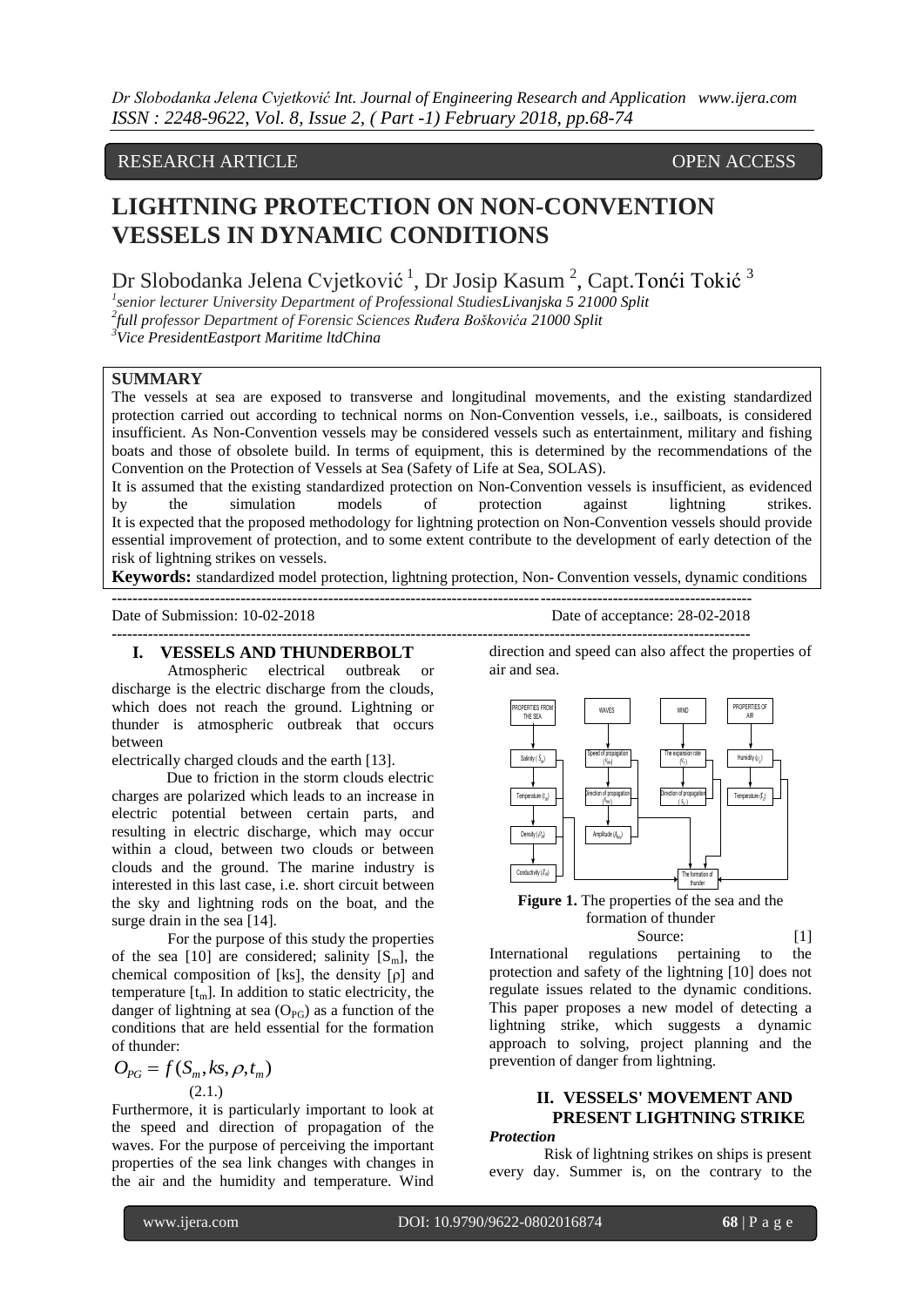commonly held view, the most dangerous part of the year [12]. So, if one takes into account that in the summer there is a greater risk of lightning strikes, it can be concluded that there is a larger number of potentially vulnerable people at sea than it is the case in other seasons. Of the total number of non-convention vessels about 20% are sailboats - cruisers, and the rest are motor boats with no protection from lightning [6, 7, 8]. Analysis of statistical data shows that  $\sim$  10% of deaths on the cruise are the result of lightning strikes [11].

Thomson [11, 12] raises questions of what to do if lightning is approaching and what happens to the boat when lightning strucks and he is seeking answers, especially to improve the protection in a way that lightning protection system on the boat diverts current to dissipate in the sea without any damage to the hull, personal injury or damage to the electronics.

The protection of vessels is set in a manner of the buildings' protection, which means in static conditions.

The vessel is exposed to translational and rotary movement [1, 3, 4, 14]. Translational relating to: reliance (Sway), plunge (Heave), retention, jumping the gun (Surge). Rotary relating to: the staggering (Pitch), yawing (Yaw) and swing (Roll). The movements of the vessel caused by the decrease of the lightning rod height above the waterline, i.e. reducing the surface of the base of the cone and move the center of protection - circle cone (Figure 2).



h - the height of the mast

 $\alpha$  - the angle of inclination of the mast to the sea level

h<sub>t</sub> – mast altitude in at an angle  $\alpha$ 

#### **Figure 2**. Models of moving the center to protect the vessels from lightning at the height of 7 m Source: [1]

It is believed that the area of protection against lightning strikes on vessels is greater the greater the height of the lightning rod. Figure 2 shows the area to protect the vessel from lightning at the height of

seven meters under static conditions and reducing lightning protection area in accordance with the tilting of the vessel to the angle  $\alpha$ . The model showed that during the rolling of the vessel the protection cone area is reduced. Starting from this fact all the mathematical models can be described by the following equations:

(2.1.) 
$$
h_t = h \cdot \sin \alpha
$$
  
\n $b = 0.5 \cdot a \cdot tg\alpha$   
\n(2.2.)  
\n $P = h^2 \cdot \pi$   
\n(2.3.)  
\n $P_t = h_t^2 \cdot \pi$   
\n(2.4.)  
\n $l = \sqrt{h^2 - h_t^2}$   
\n(2.5.)  
\n $z = l + 0.5 \cdot a$   
\n(2.6.)

Where is: a - beam

b - changes the height of the wing due to rolling depending on the angle of inclination α

h - the height of the mast

 $\alpha$  - the angle of inclination of the mast to the sea level (30° left or right relative to sea level)

 $h_t$  - mast altitude depending on the angle α

P - size of the protected area

 $P<sub>t</sub>$  - change (decrease) in the surface of the protected area, depending on the angle of inclination

l - the change in length buffer zones

 $\mathbb{Z}$   $\left( \begin{array}{ccc} \mathbb{Z} & \mathbb{Z} \\ \mathbb{Z} & \mathbb{Z} \end{array} \right)$  It is believed that the Protection Zone of sailboats against lightning in the layout area of the base of the cone, which is equal to the radius of the base of the mast. The angle of inclination has a range of at least 30° to the left and right of the initial position of balance for which the metacentric height is calculated. A boat in a storm is more exposed to rolling, resulting in Protection Zone changes (Figure 3). The simulation proved that the sides of the boat's out of the protection zone. So, during the race, if a person is on the side of the sailing boat, is directly exposed to risk [1].

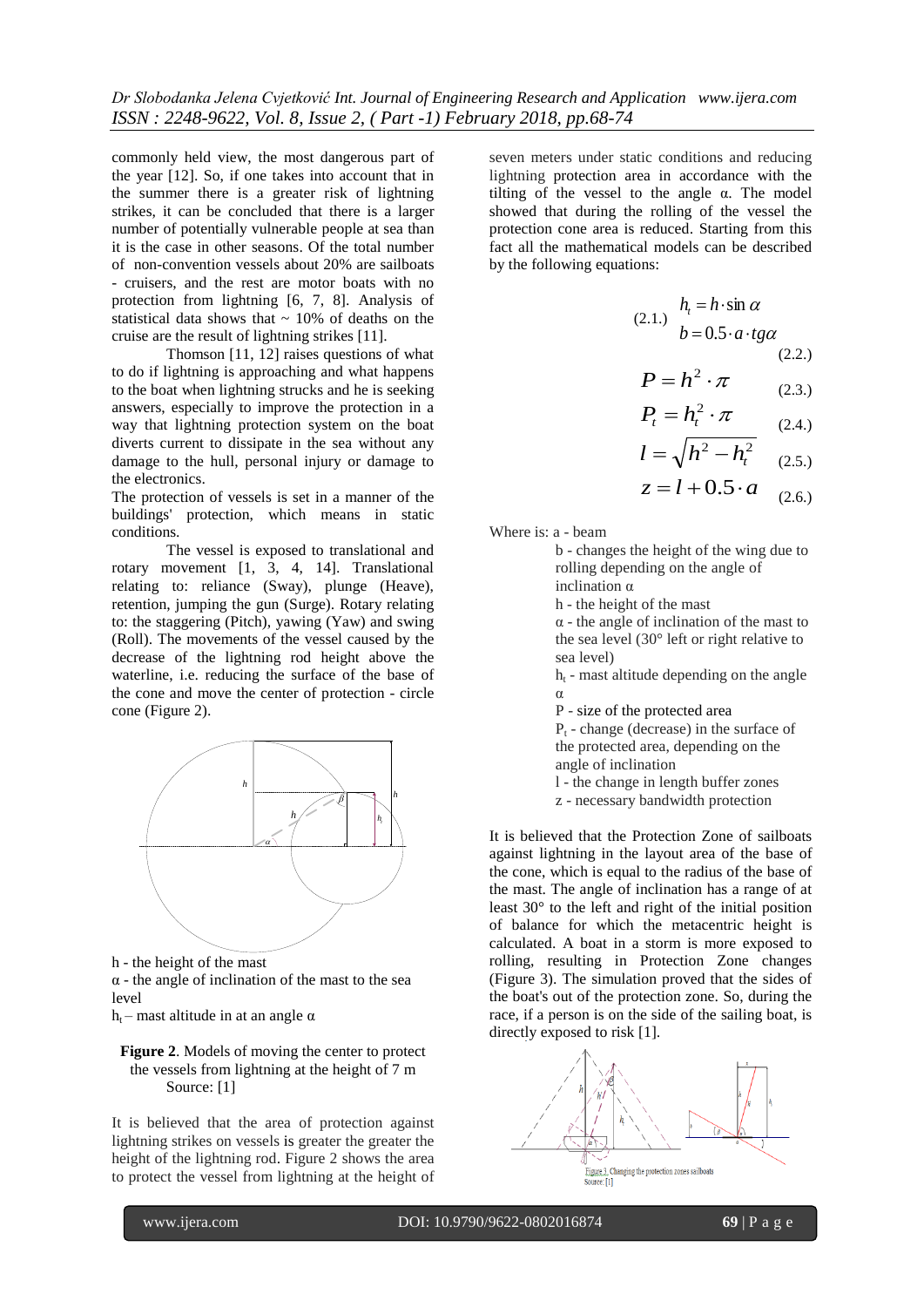*Dr Slobodanka Jelena Cvjetković Int. Journal of Engineering Research and Application www.ijera.com ISSN : 2248-9622, Vol. 8, Issue 2, ( Part -1) February 2018, pp.68-74*

During rolling the protective zone of the vessel is reduced, i.e. the mast height changes respectively to the water surface in dependence on the angle of inclination:

 $L_{WL} = 11,45 \text{ m}$  $B_{WL} = 3,82 \text{ m}$  $T = 2 m$  $(2.1)h_t = h \cdot \sin^{-40}$ 

The mathematical model, shown in Figure 4, shows the inadequacy of protection against lightning strikes when the boat is in dynamic conditions, what can be expected in navigation.



Mathematically expressed simulation  $model<sup>1</sup>$ demonstrates the inadequacy of protection against sailboats lightning strikes (Figure 4a).

It is concluded that, given the results of the simulation, the side of the stern is the first to be exposed out of the protection zone. In addition to endangering human lives lightning strike causes the destruction of vessels and damage to the vessel and/or equipment. This phenomenon is particularly noticeable in the sailboat when sailing.

So, if a sailor falls outside the protection, he is potentially threatened. When rolling the protective zone of the vessel is reduced, i.e., changing the height of the mast depending on the angle of inclination which is in the range of 30° to the left or right of the starting position of the mast (static conditions).

**Figure 4a** mathematical model of rolling boat in dynamic conditions ( $\alpha \neq 0^{\circ}$ ) Source: [1]

 $L_{0A} = 12,80 \text{ m}$ 

L<sub>WL</sub> There is another problem, the stern of the ship. The  $B_{WL}$   $\overline{m}^{3.82}_{\text{av}}$  H<sub>3</sub> located at a distance of  $\sim$  3/5 from the stern,  $T = 2 \text{ m/s}$ <br>h =  $2 \text{ m/s}$  2/5 from the bow [5]. The engine is no longer  $\lim_{h \to 0}$  the protective zone of the cone, which can be observed in case of pitching (Figure 5), and the angle of inclination is in the range of 30° to the left or to the right relative to the initial position of the  $^{0\degree}$  mast static conditions.



**Figure 5.** The mathematical model pitching boat in dynamic conditions Source: [1]

According to mathematical models, it is evident that the present lightning protection does not meet the expectations and regulations for protection against lightning strikes in real terms. Mathematical model for Non-Conventional vessels in the case of sailboats proves a direct threat from lightning strikes due to transverse movement.

#### *A New Approach*

Sailing the convention vessels with lightning protection also set to question the safety of thevessel by lightning in dynamic conditions. The angle of inclination to the waterline is considered to be 30°, however for the sport sailing boat is higher. Most vessels of this type on the stern harbor the fuel tanks, which represents an additional danger.

According to the model in Figure 5. the engine is never in the protection zone. When using outboard engines it can be concluded that the area around the motors is directly affected by lightning. The sailors usually take position at the side of the sail boat, so the average height person's upper body is outside the protection cone and directly exposed to the danger of lightning.

1

xtellectratical model, above and the specifical model is the contrast of a contrast of order is in determined model of collisions.<br>
Since the positive of a galaxy and the specific scale is in determined the specific order 1 Simulation models have been developed in the mathematical program Wolfram Mathematica 7.0. The simulation model allows the simulation of the movement of vessels and more critical for each type of vessel [1]. This approach holds that it is crucial because it allows the simulation of different parameters of movement of different types of vessels. The movements of the vessel caused by decrease of the lightning rod, that is, reduces the area of the base of the cone, moves the center of protection and reduces the volume of a cone of protection.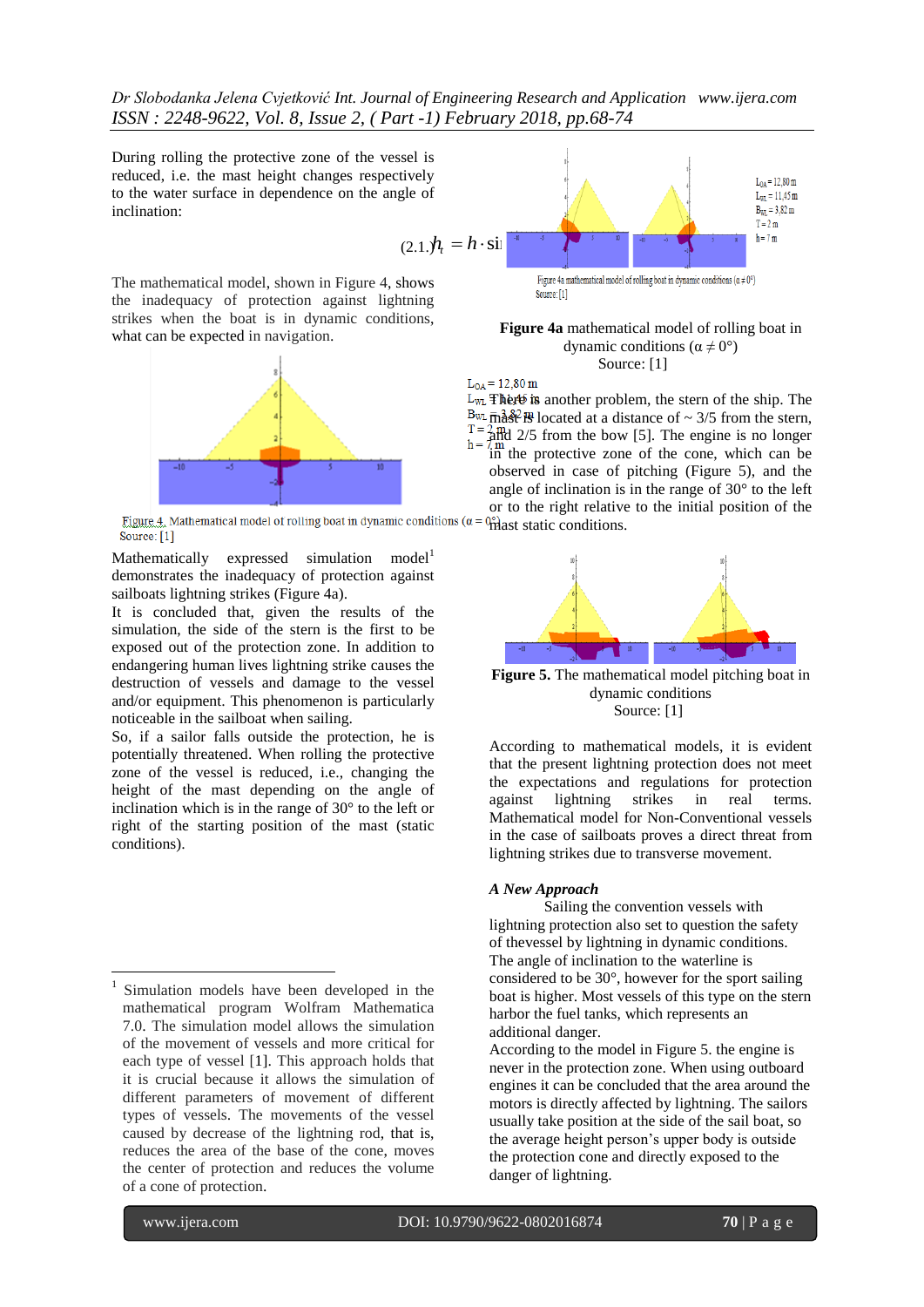*Dr Slobodanka Jelena Cvjetković Int. Journal of Engineering Research and Application www.ijera.com ISSN : 2248-9622, Vol. 8, Issue 2, ( Part -1) February 2018, pp.68-74*

The resarch results show that the increase in the height of the lightning rods, as a result, yields the increase in the lightning protection field. The height of the protection cone is decreased by a dynamic tilting movement. However, the height can be retrieved by either increasing the height of the lightning rods or new constructing solution (Figure 7).



\*CRS Rules for technical supervision of ships - Part 12 - Electrical Equipment

#### **Figure 6.** Model for early detection of the risk of lightning strikes on vessels Source: [1]

The authors propose a new working title for lightning rods – the opposing direction lightning rod. The arm with a rotating coupling is fixed perpendicularly to the top of the mast.

$$
n = \frac{180^{\circ}}{\beta} \tag{3.1.}
$$

Where is: n - the number of degrees of horizontal scrolling branches per unit inclinations of the mast β - the angle of inclination of the vessel



**Figure 7.** The new design solution to increase the height of lightning rod Source: [1]

Boom length perpendicular to the mast can be determined according to the relations:

$$
h_t = h \cdot \sin \alpha \qquad (2.1.)
$$
  
(2.2.) 
$$
b = 0.5 \cdot a \cdot tg\alpha
$$

$$
P = h^2 \cdot \pi \tag{2.3.}
$$

$$
P_t = h_t^2 \cdot \pi \tag{2.4.}
$$

$$
l = a - b \tag{3.2.}
$$

Where is: a - beam

b - change of the the height of the wing due to rolling depending on the angle of inclination

h - the height of lightning rod

 $\alpha$  - the angle of inclination of the mast

(30° left or right above the sea level)

 $h_t$  - elevation height, mast altitude depending on the angle of inclination

P - size of the protected area

 $P_t$  - change (decrease) in the surface of the protected area, depending on the

angle of inclination

l - length of arm firmly attached perpendicular to the mast at a maximum angle ( $\alpha = 30^{\circ}$ )

 $n = \frac{180^{\circ}}{\beta}$  (3.1.) the height of the central conductor and impro<br>
the protection of vessels of lightning.<br>
engineering approach is necessary to solve<br>
lightning strike current dissipation problem with<br>
diditional an Figure 7 shows that the static central lightning rod meets the requirements of protection, the opposition direct lightning rod meets the protection standards in terms of the length of the ship. Due to the prevailing rolling motion lightning rod follows the movement of the ship, and the slope exceeds the height of the central conductor and improves the protection of vessels of lightning. An engineering approach is necessary to solve the lightning strike current dissipation problem without additional and unwanted resistance (R) in a slipping rotating coupling.

A special feature of this construction is evident in the movements of the vessel. Lightning rod counterweight is always placed on the opposite side to the force of pitching or heaving of the vessel. By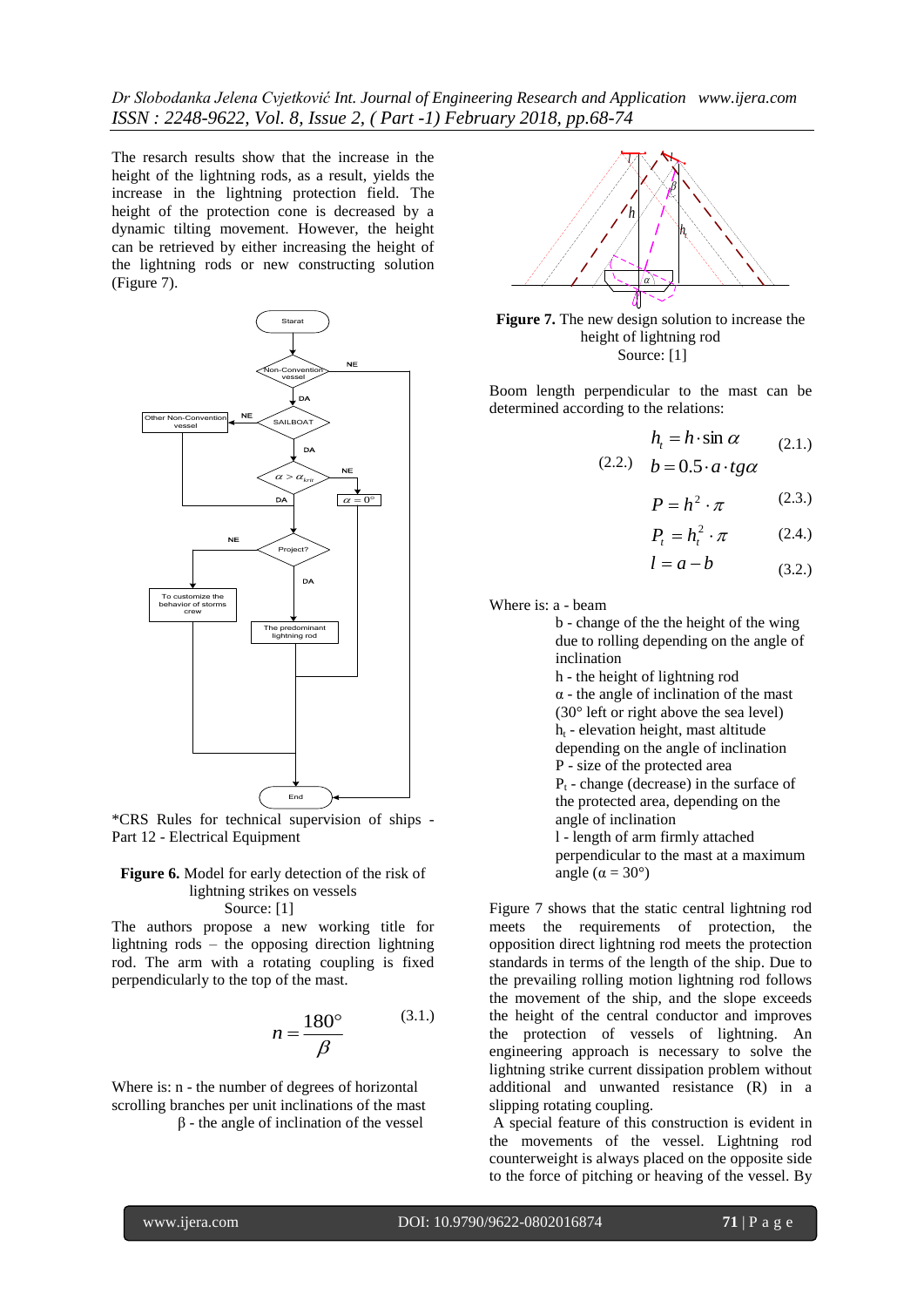changing the length of the arms, the height ofthe lightning rods is also changed in comparison to solid installation. Thus, the lightning protection zone is increased.

The mathematical model, shown in Figure 8, demonstrates better results.



**Figure 8**. The simulation results of the rolling in extreme conditions with the prevailing lightning rod  $(\alpha = 0^{\circ})$ 

Source: [1]

It is suggested that the predominant branch of lightning rods is made of light materials. 2 For lightning rod it is proposed to use scattering lightning rod. 3 In the design, construction and maintenance of lightning protection, technical measures contained in the technical regulations on lightning rods should apply. 4



**Figure 8a** mathematical model sailboats in dynamic conditions with prevailing lightning rod (α  $\neq$  0°) Source: [1]

Furthermore, it is necessary to pay attention to the air resistance, the weight of the lightning rods and the risks of the wind blasts, and to a way of

dissipating the strike current. The common approach to the dissipation of the strike current can be maintained, because the body in the rotation does not change the properties of the current drainage.

#### **3.1. The complex model of the application in two floating objects and more**

While the sailboats are at berth, they are relatively close to each other. Due to the movement, masts may intersect. Model shows the change of the surface of protection zones depending on the direction of movement. The simulation in Figure 9 indicates the movement of the boats in accordance with the last in the series exposed to the increased risk of lightning strikes. If only a single boat is moving, that one it is exposed to changes. (Figure 9a)



**Figure 9**. The mathematical model of two boats in dynamic conditions ( $α = 0°$ )



**Figure 9a** mathematical model of two boats in dynamic conditions ( $\alpha \neq 0^{\circ}$ ) Source: [1]

If the boats are moving towards each other, the zone of protection is increased because one boat enters the territory of the other, thus increasing the protection zone of the cone. (Figure 10a) However, in such a movement masts can be crossed (Figure 10b), cables may be intertwined, which poses a new problem. If, however, sailboats move from one another, the zone of protection between the boats is reduced, and they are exposed to the risk of lightning strike. (Figure 10c)

<u>.</u>

<sup>2</sup> To create branches of predominant lightning rods it is proposed to use epoxy resins because they have excellent mechanical properties and are resistant to vibration, especially if the paper is added.

<sup>&</sup>lt;sup>3</sup> Bursting lightning rod: installation of lightning rods that rejects electricity to the atmosphere without the need for grounding

<sup>&</sup>lt;sup>4</sup> The application of implemented regulations is established in Article 53 of the Law on Standardization (NN, Nos. 55/96.)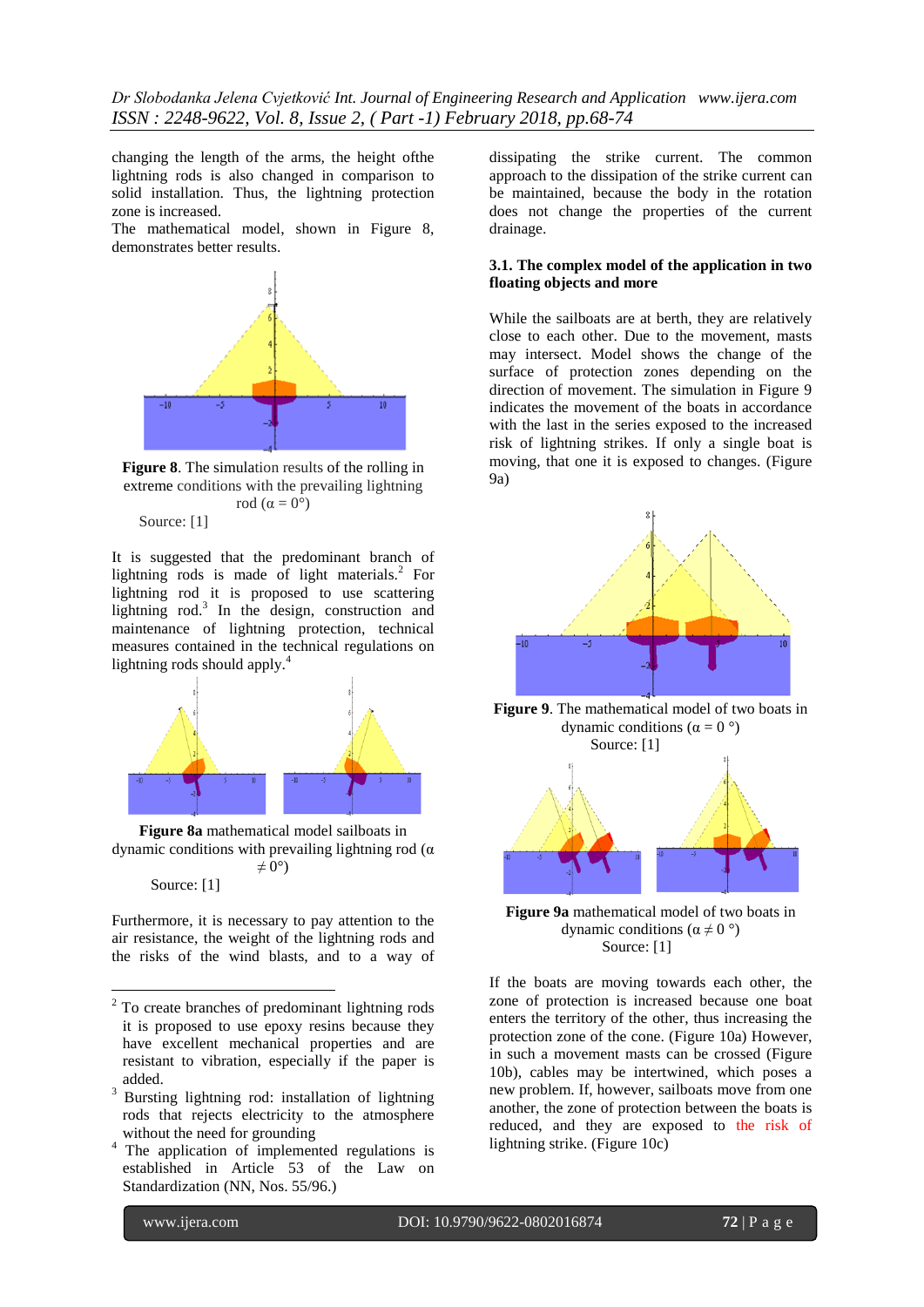

**Figure 10**. Simulation results rolling in extreme conditions ( $\alpha \neq 0^{\circ}$ ) Source: [1]

The conclusion is that the area of protection can be increased by new engineering solution comprising elevated lightning rods height (Figure 7).

#### **III. CONCLUSION**

The lightning protection equipment is installed aboard all vessels, according to the Registry regulations. The current protection The current protection standard do not provide sufficient safety. The current regulations [13] for the design of lightning protection for vessels do not recognize the environmental conditions to which the vessel is exposed in navigation (rolling, pitching, swinging). It is believed that the vessel should be placed in the real conditions of navigation during the design process. It is proposed that a new approach should be considered as for the design of lightning protection.

According to the mathematical and simulation models it is evident that the present lightning protection does not meet the expectations of protection against lightning strikes in real conditions.

In case that the proposed lightning strike warning system is developed, the crew could be alerted in real time. According to the model of the lightning strikes early detection on vessels, it could be possible to predict the risks of lightning strikes to the certain extent. A software package, that would alert the crew of the dangerous area of movement, the probability of lightning strikes, and the distance from clouds to the likely impact, should be installed on the central computer on the bridge.

The conclusion is that no particular technology is not good enough; it could always be improved. [5] It is difficult to assess the real implications, because the technology is constantly changing [4]. Therefore, on the basis of the research, the authors propose the creation of the draft of the new

approach standards for the vessels protection against lightning. After drafting the standard norms, the draft should be submitted to the International Maritime Organization, so that they can harmonize and eventually adopt the norms on which the authors are still working.

## **REFERENCES:**

- [1]. Cvjetković, S. J.: *Model ranog otkrivanja opasnosti od udara groma na plovnim objektima* / doktorska disertacija. Rijeka: Pomorski fakultet, 2012.
- [2]. Higgins, J.: *Satellite Newsgathering*, Focal Press, 2007, page 204 [ISBN 978-0-240-](http://en.wikipedia.org/wiki/Special:BookSources/9780240519739) [51973-9](http://en.wikipedia.org/wiki/Special:BookSources/9780240519739)
- [3]. Honey, S.: *Marine Grounding Systems,* This article was originally published in the October 15, 1996 issue of Practical Sailor.
- [4]. Hrvatski registar brodova, (HR) Split, 1992.
- [5]. Kasum, J.; Cvjetković, S. J.; Stanivuk, T.: *Dynamic Model for Calculating the VHF Radio Horizon at Sea*, Brodogradnja, 2013.
- [6]. Kasum, J.: *Updating Sea Charts and Navigational Publications*, Cambrigde Journals, 2003.
- [7]. Kasum, J.; Vidan, P.; Baljak, K.: *Security to ships and ports of inland navigation*, Međunarodno znanstveno savjetovanje luke i plovni putevi, Dubrovnik, 2008.
- [8]. Kasum, J.: *Maritime affairs, safety of navigation and security*, NMIOTC, Journal  $N<sub>0</sub>$  4
- [9]. Rakov, V. A.; Uman, M. A.: *Lightning: Physics and Effects*. Cambridge University Press, 687 p., 2003.
- [10]. Soula, S.; Van der Velde, O.; Palmiéri, J.; Chanrion, O.; Neubert, T.; Montanyà, J.; Gangneron, F.; Meyerfeld, Y.; Lefeuvre, F.; Lointier, G.: *Characteristics and conditions of production of transient luminous events observed over a maritime storm*. Journal of Geophysical Research 115: D16, Online publication date: 1-Jan-2010.
- [11]. Thomson, E.M.: *Lightning & Sailboats*, University of Florida, IFAS extension
- [12]. Thomson, E.M.: *A New Concept for Lightning Protection of Boats Protect a Boat like a Building*, Exchange, Vol. 23, No. 4, 2007.
- [13]. National Fire Protection Association, NFPA 2001 Directory, National Fire Protection Association, Quincy, MA, 2001.
- [14]. Standards and Recommended Practices for Small Craft. Standard E-4, Lightning Protection. American Boat and Yacht Council, P.O. Box 806, Amityville, NY11701.